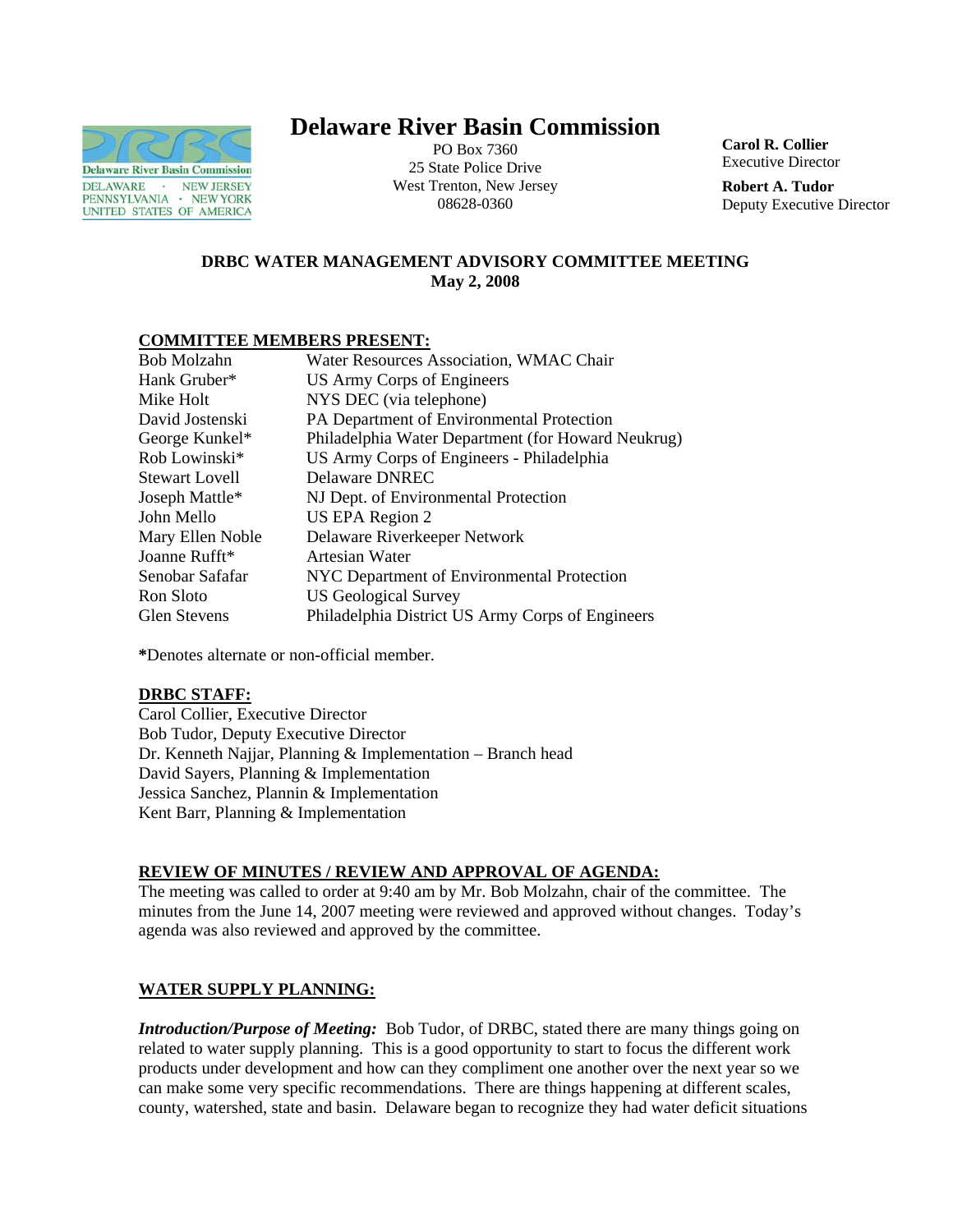and a new drought of record in 2002. Delaware wanted to have enough water so they didn't go into a drought emergency in the Northern part of the state. They were able to determine their focus area in terms of a part of the state and to determine demand for the future in the year 2030. A need for one billion gallons of additional water supply was initially determined. Over a period of years, two billion gallons of additional water supply have been identified. This work is being done with heavy involvement by the water utilities, as well as others. This is the idea we have for the whole basin. In the next 2 to 5 years, we want to be able to refer back to the old DRBC Level B study where we identify facilities and determine what the new Level B facilities would look like for the year 2030. Our guidance for how we do that is the *Water Resources Basin Plan*, in which KRA 1 deals with sustainable use and supply. Pennsylvania is approaching water supply planning efforts and is reviewing water supply from a watershed budget persepective, determining the water in and water out. New Jersey is looking at interwatershed transfer and some of those issues; and probably within the next year going to be coming out with their focus areas and begin to put effort towards water supply enhancement or conservation initiatives to address their future situation. We would like to hear what those efforts are and how they could potentially pull together.

*Federal Coordination Summit:* Carol Collier, DRBC Executive Director, announced the 2<sup>nd</sup> Federal Coordination Summit will be May 15, 2008. The purpose of the summit is to bring together all the federal agencies, as well as state agencies that work within the basin. One of the subjects is going to be water supply management and the topics the WMAC is discussing today. It provides a really great opportunity for discussing actions through our federal partners.

*Relationship Among Planning Efforts:* Ken Najjar reviewed a matrix (handout) showing the transition between the high level work Bob Tudor discussed and the specific work the states, USACE, and DRBC will present. Key elements of the matrix included: study scale, water use sectors under consideration, drivers of future demand and time horizon, and criteria for determining areas of concern. The matrix pulls together the key studies going on throughout the basin for the purpose of making sure we are relating to each other and understanding how issues are being addressed; as well as looking for ways of making sure we have consistency in reviews. Dr Najjar noted that with all the plans converging in terms of timeline, it was a good opportunity to compare the different approaches. Via telephone, Mike Holt of NYSDEC noted that New York is still working from their Water Resources Management Strategy developed in 1989. This has not been updated recently.

#### *State Water Supply Planning Results:*

#### *Delaware*

Stewart Lovell of DNREC presented Delaware's water supply planning efforts. The original planning effort was started by the Water Resources Agency for New Castle County at least 20 years ago. A series of 8 volumes were produced in the mid 1980's by the WRA that clearly identified that there were going to be water supply shortages in the northern end of the state. That in turn led to a project development scheme that primarily identified a new large reservoir that would meet the projected deficits. A project committee was formed under the leadership of the WRA to pursue development of this reservoir. There was a primary and secondary sight selected. The primary being a very large freshwater wetlands which required a full-blown environmental impact assessment, involving the EPA and the USACE. The project sponsors, the state, the county, and the utilities, Artesian Water and United Water of Delaware, funded this study, which was unsuccessful due to political, environmental, technical, and financial difficulties. It was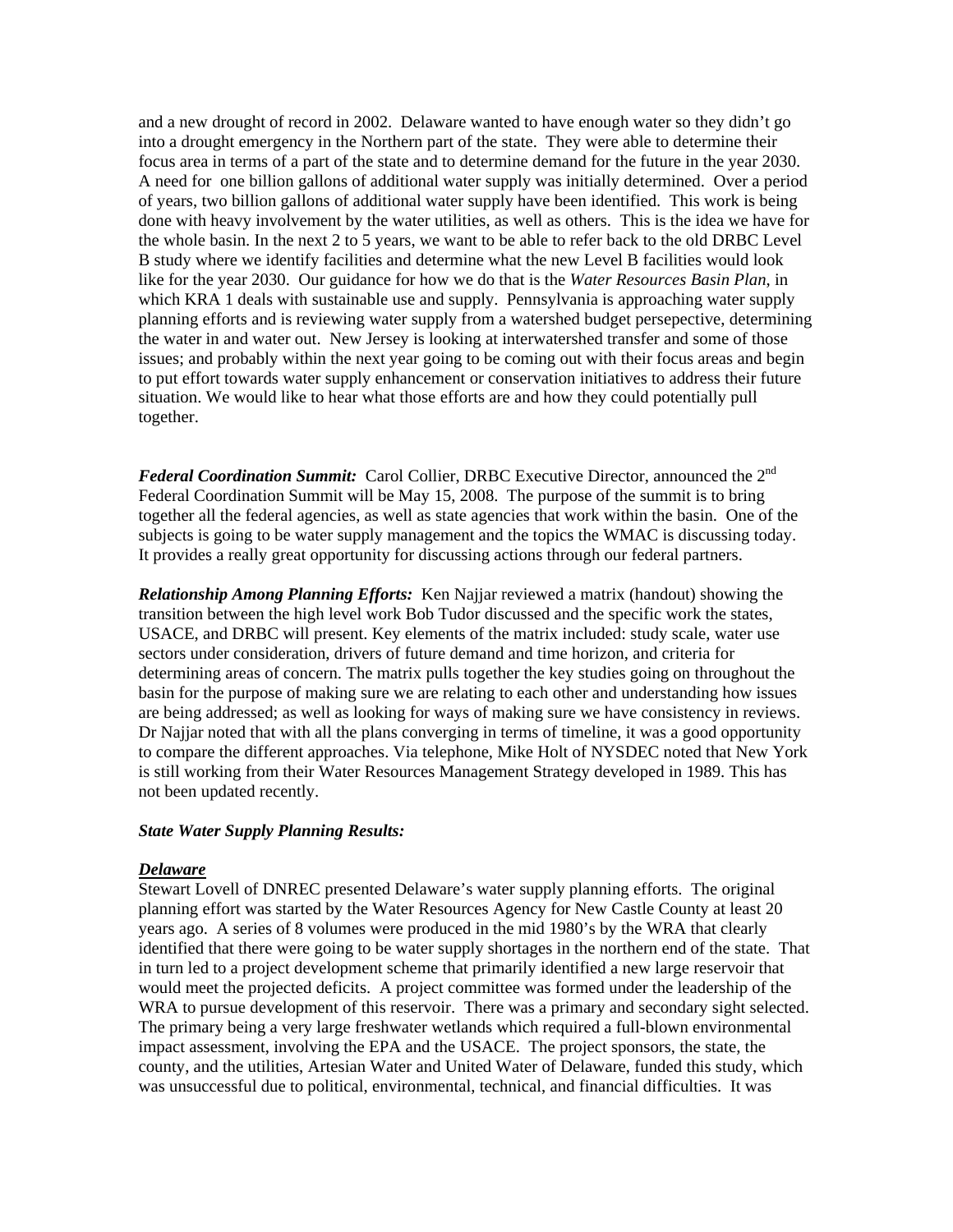never actually completed and there was a lot of resistance to the idea of trying to pursue a single entity project that would satisfy everyone's needs. The entire project disintegrated.

There was then a shift in gears precipitated by the occurrence of the drought in 1999. With the experience of not being able to develop a single project, the Governor mandated formation of a working group which evolved into the Water Supply Coordinating Council (WSCC). A distinguishing factor of Delaware's planning effort is that it wasn't state-level driven. It was a collective development scheme that has gone very successfully because in the course of 4 or 5 years Delaware went from serious deficits to having approximately 50% surplus above the projected demands. There are still projects that are in development which will add to that surplus. Effectively, the state completely cured the problem for the next 20 years or so, under foreseeable drought conditions.

The focus over the past 10 years has been on northern New Castle County because of the droughts, but as part of the mandate, the WSCC has expanded to look statewide due to the growth trends and there being a lot of concern with future water supply. Our attention had to be focused on the rest of the state now that the north end has been addressed. This is all documented in a series of reports that come out roughly annually, of which the current volume is 11. The same process was completed for Southern New Castle County. A demand/supply analysis was conducted which shows ample supply. Delaware is very confident with the accuracy of the planning process because for the past 8 years, during peak demand period, utilities give us their daily demand numbers so we have a very accurate feel for what the current and projected demands are. We do back-analyze to see how accurate the projections were, and they've been within 5%. In general, we have seen a significant decline in per capita water use. This is a result of aggressive conservation plans that addressed issues of rate structures, education and water efficient devices. Delaware is in the process of doing supply update reports for Kent County and Sussex County. The effort is approximately 2/3 completed. This committee will sunset by the end of 2009.

#### *New Jersey*

Joe Mattle of NJDEP, gave a PowerPoint presentation on the state's water supply planning efforts. One of the main water planning drivers was the drought emergency of 1980 and 1981. Out of legislation, came the concept of doing a statewide water supply plan for New Jersey. There was also funding set up for capital improvement projects and associated studies. The first plan was done in 1982, which allotted 180 days for it to be assembled. This plan reviewed the state as six large areas. Subsequently, the first update was done in 1996 in which New Jersey started to take a closer look and got into 23 Water Management Areas. The update to the 1996 plan is now in progress and the state has further refined its approach by using the HUC11 delineations and has 151 watersheds to be reviewed.

Some of the goals of the plan were to identify the water use trends in those HUC11's, establish water budgets for each, come up with sustainability thresholds, and identify areas as surplus or deficit based upon current use and future projected use. There was a large difference between projected and actual use. New Jersey is reviewing overarching policies, water conservation, beneficial reuse, and potentially what any statutory or regulatory changes may need to be recommended as we move forward through this process. New Jersey has confined aquifers, unconfined aquifers, and surface water. There are differences between the northern and southern part of the state. The southern part of the state is referred to as the "coastal plain", and at that point there are confined aquifer systems. Anything up in the northern tier, for all intents and purposes are treated as unconfined units.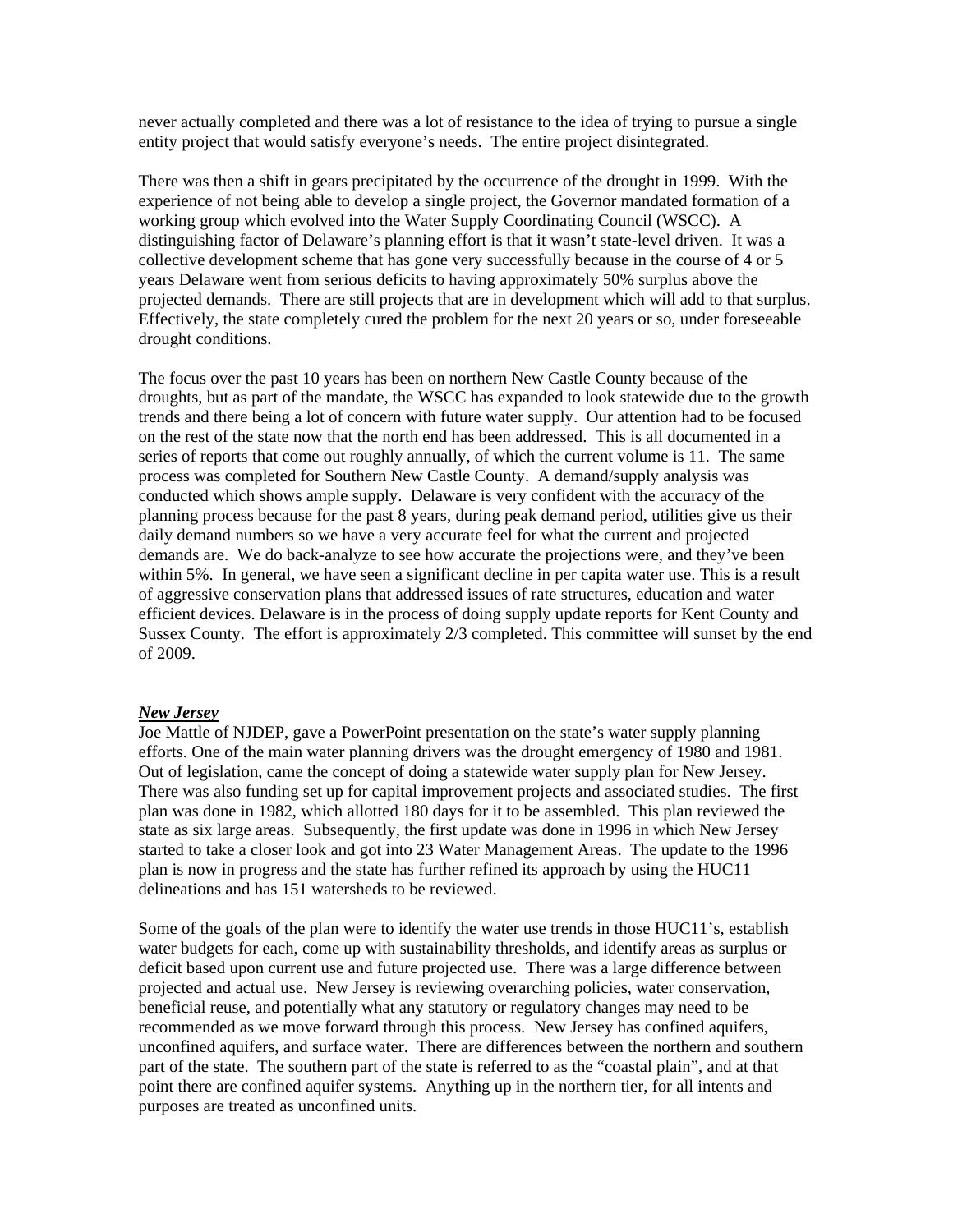New Jersey is projecting a population of just over 9.5 million, using municipal numbers, which means approximately another 1.1 million people in the next 12 years (by 2020) and the associated additional demand that goes with that growth. A demand of 100 gpd was used to quantify additional demand, which means the state is contemplating another 100 million gallons of supply, or higher. In doing projected demands through 2020, NJ continues the conservative approach, assuming all future demands will be served by existing water supply system.

## *Pennsylvania*

David Jostenski of PADEP, presented Pennsylvania's state water supply planning efforts. The state's previous attempt began in the late 1960's, early 1970's, and extended over a decade, into the early 1980's. The end result was a lot of information put into approximately 20 volumes of a state water plan which were used early on but then sat on a shelf the latter part of the years as the information became increasingly outdated.

Around 2002, Act 220 required the water plan to be updated. Effectively, since 2003, those updates have been underway. Work to be accomplished had to be chosen carefully due to budget constraints. Work which fell under the requirements of the Act was to identify critical water planning areas (CWPAs). The strategy that PA has embraced is heavily focused on developing the data and tools to identify those hotspots and critical areas. Pennsylvania DEP partnered with DRBC, SRBC, ICPRB and USGS. The USGS has helped since 2003 in developing a GIS tool to do this analysis. Essentially, it's a simple mathematical approach of looking at various points across the state, what's coming in, what's going out, and comparing the net withdrawals against water availability. The bar or gauge that is used as far as the available resource, would be a percentage of Q710. The PA Fish & Boat Commission was instrumental in guidance towards establishing 50% Q710 for non-carbonate trout streams and 30% for carbonate trout streams.

The model that USGS helped to develop has 8,000-10,000 of these points of interest across the state. It considers withdrawls that have been registered in the department since 2003, and all public water suppliers also report, regardless of how much is withdrawn. We've also had the river basin commissions involved with putting our discharge monitoring reports into a database. In the model we considered ground water and surface water to be the same, so effectively one gallon withdrawal from the well equals one gallon withdrawing from the stream. The initial screening did not take into account any mitigating effects of reservoirs or conservation releases. This issue could not be handled within the model itself, so it will be addressed within subsequent studies which DRBC is involved in. PADEP is anticipating this work being done and available by Fall 2008. Once CWPAs have been indentified a Critical Area Resource Plan (CARP) will be developed in order to address the water resource issue. The number of CARPs developed will be dependant on the availability of funds.

Some of the other things PA is doing as part of the State Water Plan is a data exchange effort with DRBC where we are going to synchronize our databases with the various commissions for them to be able to obtain the registrations and reports directly.

#### *Multijurisdictional Study.*

David Sayers gave a PowerPoint presentation on the DRBC/USACE Multijurisdictional Study. In FY06, the Energy and Water Development Appropriations Act was passed, directing the Secretary to conduct a comprehensive analyses to examine multi-jurisdictional use and management of water resources on a watershed or regional scale. The Philadelphia District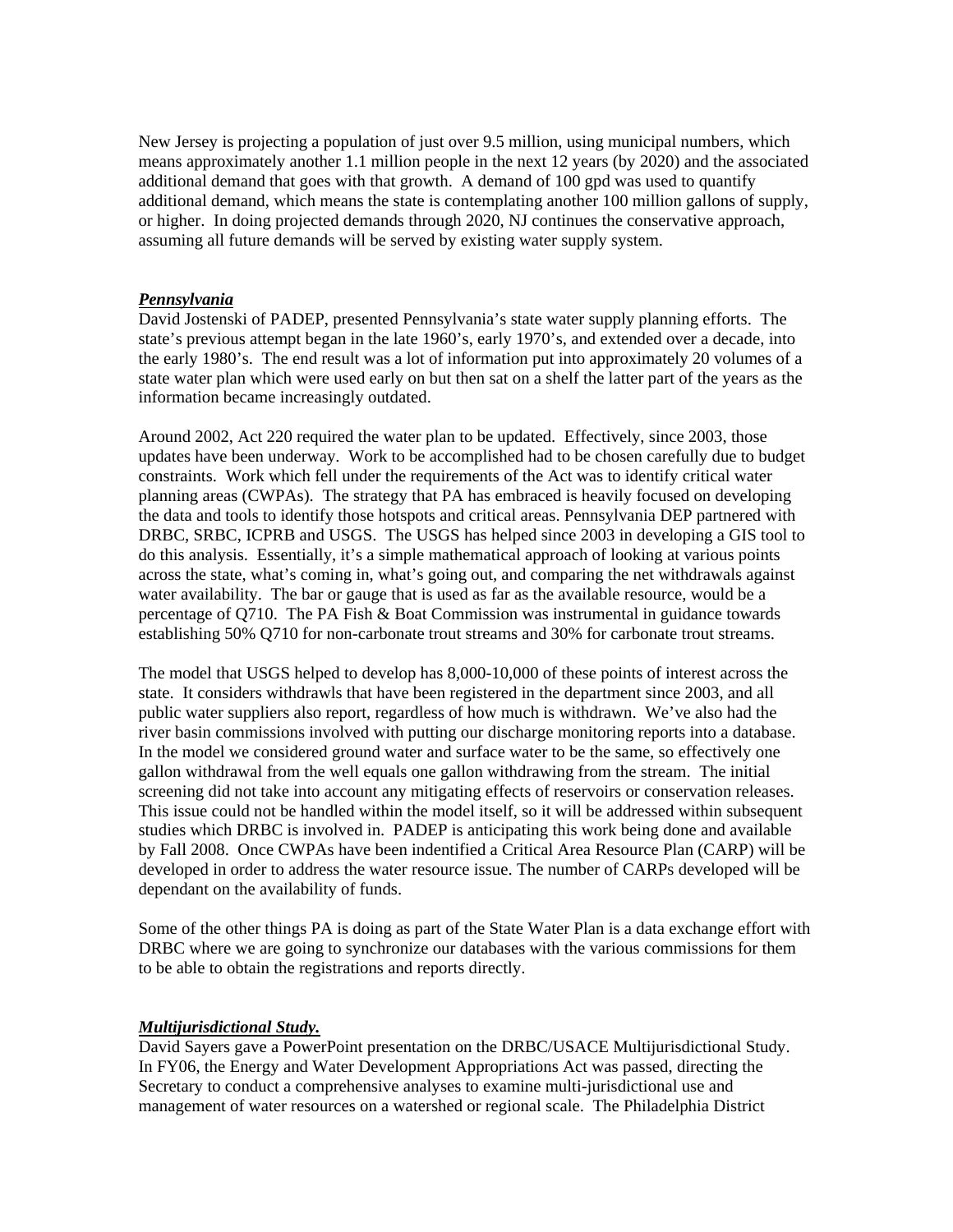USACE submitted a proposal for a project in the Delaware River Basin which would primarily address flood risk management and water supply issues. This study was one of five selected nationwide.

Several studies provided background to the multijurisdictional study being discussed today. This started off with the Level B study in 1981 which set out to identify some of the water resource issues, supply issues and possible options to addressing these issues. Other background studies included the *Water Resources Plan for the Delaware River Basin*, particularly KRA #1, sustainable use and supply. That plan launched joint studies between USGS and DRBC, to which the WMAC had a large input: Water Budgets for Selected Watersheds in the Basin and Groundwater Availability Assessment. Since those studies, DRBC has been working an internal study called the Supply/Demand Status Report. We've built on all these components for the multijurisdictional study.

The watershed scale that was chosen for the analysis was based on approximate HUC 11 delineations and was the same watersheds used in the aforementioned USGS studies. It is important to choose a watershed scale that fits the available data.

A constant challenge for DRBC is collecting and managing water withdrawal data across the four Basin states. With significant effort, a basin wide water withdrawal dataset was established for 2003. Once the data were assembled, choosing the methodology for projecting demand was also a key challenge. As part of its support for Pennsylvania's state water plan development, DRBC partnered with CDM to review demand forecasting methodologies and to identify the most appropriate drivers to develop water demand estimations for the Delaware River Basin. The WMAC has previously received several updates on this study. Given the nature of the basin and differing levels of data availability, a single method was not necessarily the most appropriate or most accurate approach. After a review of the available information was performed, we devised an approach that had common elements, but varied between different states to take advantage of better information, where it existed. DRBC used a disaggregated approach, which is to drive the demand for each sector based on the most appropriate factors. This will avoid using population to drive everything, a relationship that we know is not always appropriate. A matrix was presented that showed, by state and by sector, the data input into the analysis. For the study, a baseline of 2003 is being used with a projected horizon of 2030, with five-year increments, starting in 2005.

Another significant challenge was identifying the availability of supply. We've looked separately at groundwater and surface water, comparing to both the withdrawal component and the consumptive use component of water demand. Another component is to consider both average and peak demands; the analysis presented today will focus on peak demands, when the systems are most stressed. In addition to the watershed-based analysis, a separate river-based analysis for the Delaware, Lehigh, and Schuylkill was done which recognized significant demands on those rivers.

A series of slides were presented describing the findings of the report. The key findings were the areas of stress identified in the southeastern Pennsylvania Ground Water Protected Area, the New Jersey Critical Area #2 and three watersheds in Delaware. Stewart Lovell noted that two of the watersheds highlighted as problems in Delaware were not familiar to him. This led to a discussion about data availability for the agricultural sector. Due to sparse reporting from this sector, estimates from the Agricultural Census were used. In general this information is available at the county level and may not be adequate for this scale of watershed analysis. It was noted that DRBC will work with DNREC to resolve these issues. The Pocono area showed the highest rate of increase in water demands, although based on this analysis scale, those future demands do not